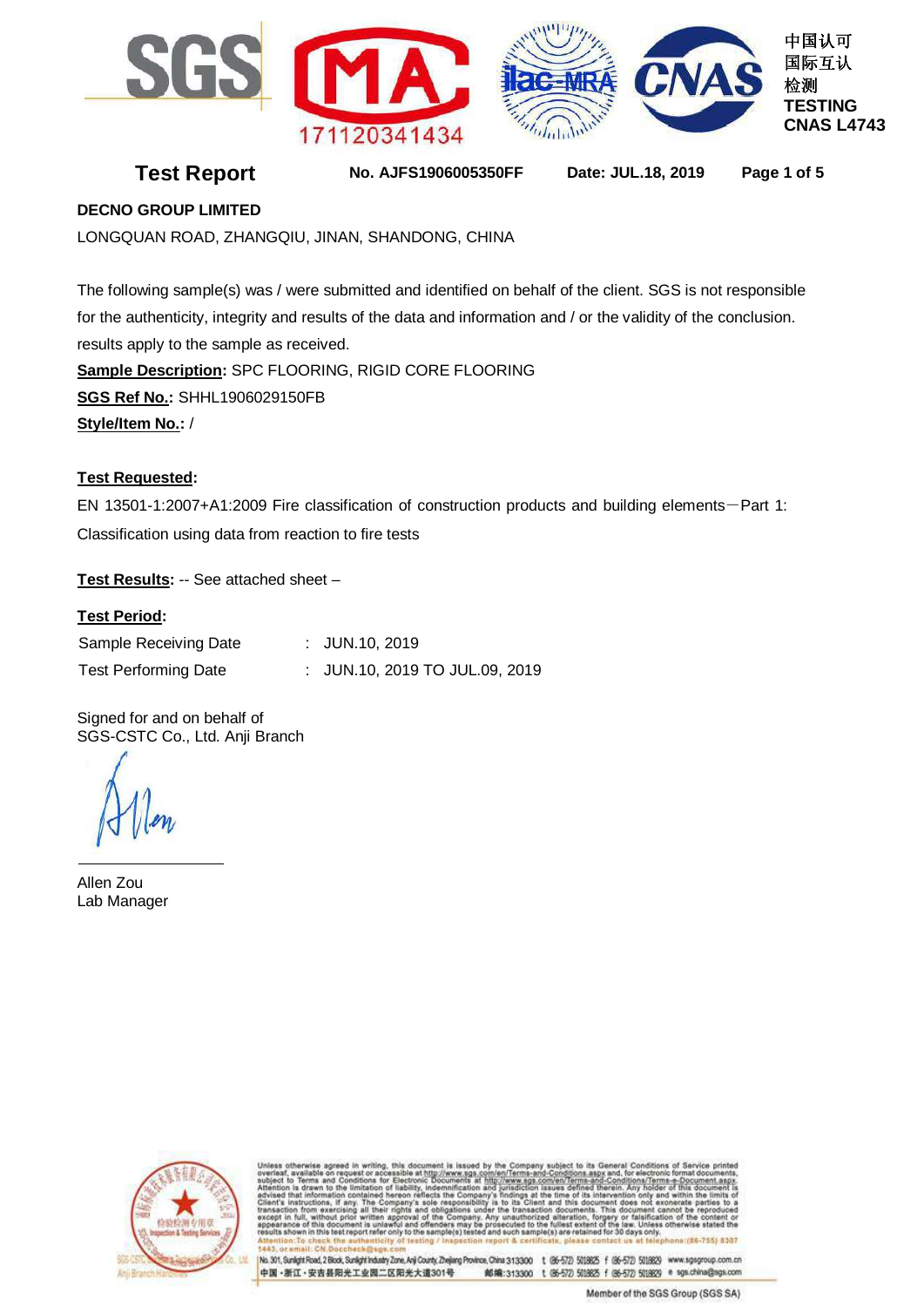

**Test Report No. AJFS1906005350FF Date: JUL.18, 2019 Page 2 of 5**

# **I. Test conducted**

This test was conducted as per EN 13501-1:2007+A1:2009 Fire classification of construction products and building elements- Part 1: Classification using data from reaction to fire tests. And the test methods as following:

- 1. EN ISO 9239-1:2010 Reaction to fire tests for floorings —Part 1: Determination of the burning behaviour using a radiant heat source.
- 2. EN ISO 11925-2:2010+Corl:2011 Reaction to fire tests Ignitability of building products subjected to direct impingement of flame — Part 2: Single-flame source test.

# **II. Details of classified product**

| Sample description | SPC flooring, Rigid core flooring |
|--------------------|-----------------------------------|
| Color              | Yellow                            |
| Thickness          | About 5.1mm                       |

## Mounting and fixing:

Fibre cement board, with its density approximate  $1800$ kg/m<sup>3</sup>, thickness approximate 9mm, is as the substrate. The test specimens are fixed mechanically to the substrate. No joint.

# **III. Test results**

| Test method                         | Parameter                          | Number of tests | Results |
|-------------------------------------|------------------------------------|-----------------|---------|
|                                     | Critical flux (kW/m <sup>2</sup> ) |                 | >11     |
| EN ISO 9239-1                       | Smoke (%xminutes)                  |                 | 83.3    |
| EN ISO 11925-2<br>Exposure = $15 s$ | $Fs \leq 150$ mm                   |                 | Yes     |

To be continued…



com/en/Terms-and-Conditions.aspx and, for electronic format do<br>Thittp://www.sgs.com/en/Terms-and-Conditions/Terms-e-Docume<br>and jurisdiction issues defined therein. Any holder of this do<br>any's findings at the time of its in me of its interv<br>I this documen only and<br>not exon

No. 301, Sunlight Road, 2 Blook, Sunlight Industry Zone, Anji County, Zhejiang Province, China 313300 1 (86-572) 5018825 f (86-572) 5018829 www.sgsgroup.com.cn 中国·浙江·安吉县阳光工业园二区阳光大道301号 邮编:313300 t (86-572) 5018625 f (86-572) 5018629 e sgs.china@sgs.com

Member of the SGS Group (SGS SA)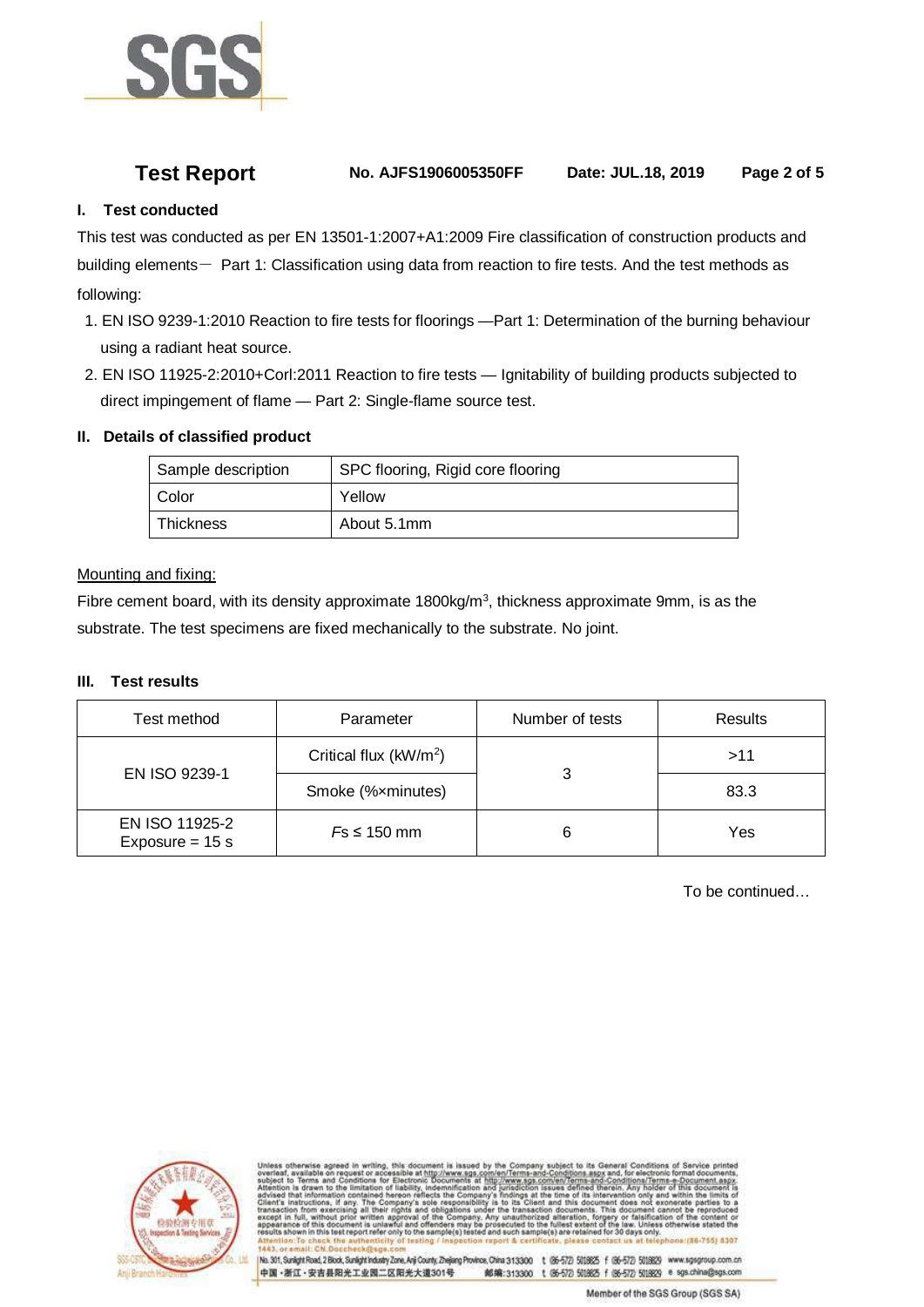

# **Test Report No. AJFS1906005350FF Date: JUL.18, 2019 Page 3 of 5**

# **IV. Classification and direct field of application**

This classification has been carried out in accordance with **EN 13501-1:2007+A1:2009**.

a) Classification

The product, SPC flooring, Rigid core flooring, classification is as following,

| <b>Fire behaviour</b> | <b>Smoke production</b> |  |  |
|-----------------------|-------------------------|--|--|
|                       |                         |  |  |

# **Reaction to fire classification: B**<sub>fl</sub>-s1

**Remark:** The classes with their corresponding fire performance are given in annex A.

b) Field of application

This classification for the submitted sample is valid for the following end use condition:

- --- With all substrates classified as A1 and A2
- --- With mechanically fixing
- --- No joint

This classification is valid for the following product parameters:

--- Characteristics as described in § II of this test report.

## **Statement:**

This declaration of conformity is only based on the result of this laboratory activity, the impact of the uncertainty of the results was not included.

The test results relate to the behaviour of the test specimens of a product under the particular conditions of the test; they are not intended to be the sole criterion for assessing the potential fire hazard of the product in use.

## **Warning:**

This classification report does not represent type approval or certification of the product. The test laboratory has, therefore, play no part in sampling the product for the test, although it holds appropriate references to the manufacturer's factory production control that is aimed to be relevant to the samples tested and that will provide for their traceability.

To be continued…



com/en/Terms-and-Conditions/Terms-e-D at the tin me of its interv<br>I this documer

No. 301, Sunkplit Road, 2 Block, Sunkplit Industry Zone, Anji County, Zheliang Province, China 313300 t (86-572) 5018825 f (86-572) 5018829 www.sgsgroup.com.cn 中国·浙江·安吉县阳光工业园二区阳光大道301号 邮编:313300 t (86-572) 5018625 f (86-572) 5018629 e sgs.china@sgs.com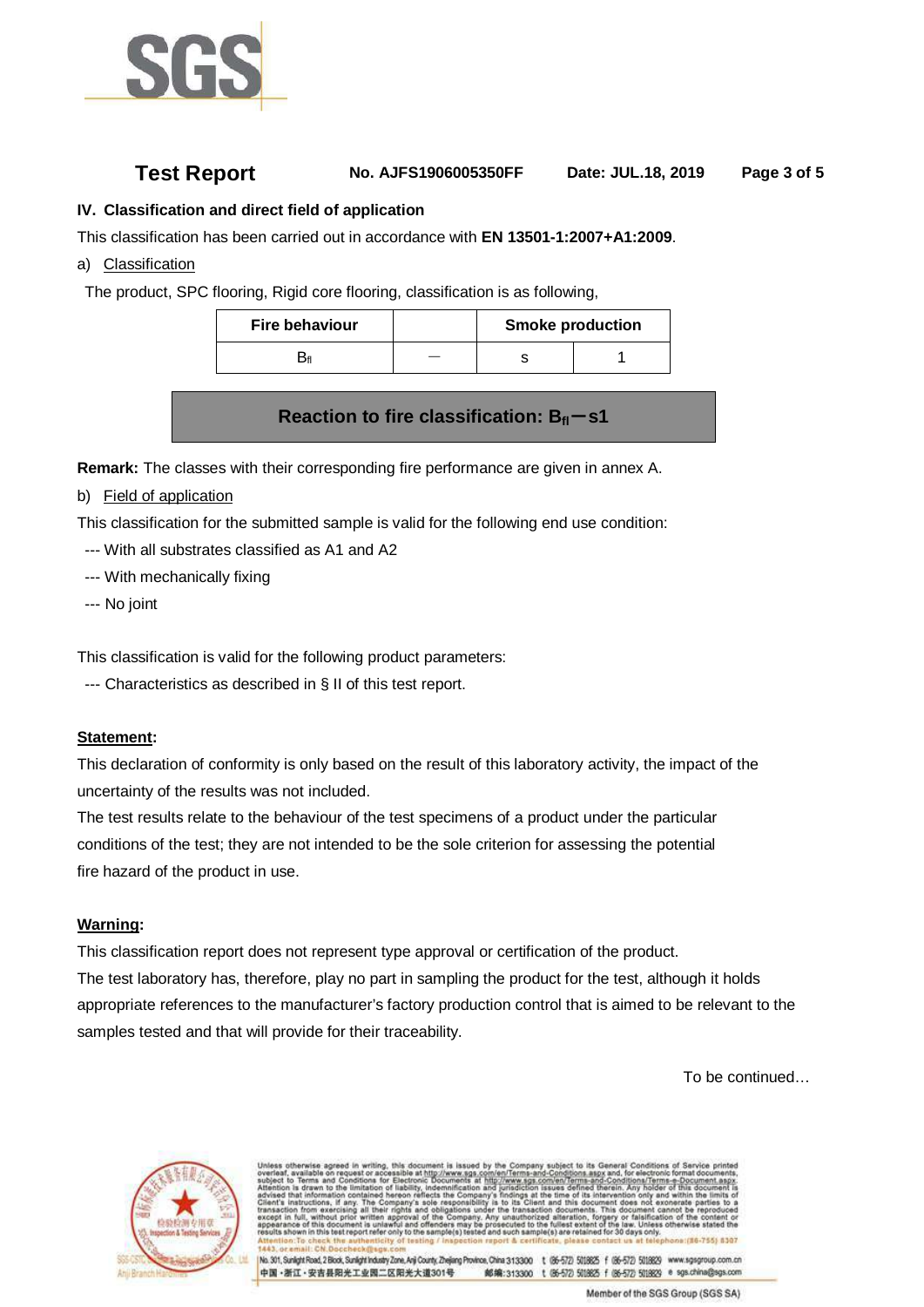

# **Test Report No. AJFS1906005350FF Date: JUL.18, 2019 Page 4 of 5**

# **Annex A**

## Classes of reaction to fire performance for floorings

| class           | <b>Test methods</b>                           |     | Classification                                                                                                             |                   | Additional classification |
|-----------------|-----------------------------------------------|-----|----------------------------------------------------------------------------------------------------------------------------|-------------------|---------------------------|
| $A1_{fl}$       | EN ISO 1182 <sup>a</sup>                      | and | $\triangle T \leq 30$ .<br>$\triangle m \le 50\%$ ,<br>$t_f = 0$ (i.e. no sustained flaming)                               | and<br>and        |                           |
|                 | <b>EN ISO 1716</b>                            |     | PCS≤2.0MJ/kg <sup>a</sup><br>PCS≤2.0MJ/kg b<br>$PCS \leq 1.4$ MJ/m <sup>2 c</sup><br>PCS≤2.0MJ/kg <sup>d</sup>             | and<br>and<br>and |                           |
| A2f             | EN ISO 1182 <sup>a</sup><br>or                |     | ∆Т≤50°с,<br>∆m≤50%,<br>$t_f \leq 20s$                                                                                      | and<br>and        |                           |
|                 | <b>EN ISO 1716</b>                            | and | PCS≤3.0MJ/kg <sup>a</sup><br>$PCS \leq 4.0$ MJ/m <sup>2 b</sup><br>PCS≤4.0MJ/m <sup>2 c</sup><br>PCS≤3.0MJ/kg <sup>d</sup> | and<br>and<br>and |                           |
|                 | EN ISO 9239-1 <sup>e</sup>                    |     | Critical flux <sup>f</sup> ≥8.0kW/ m <sup>2</sup>                                                                          |                   | Smoke production 9        |
|                 | EN ISO 9239-1 <sup>e</sup>                    | and | Critical flux $f \geq 8.0$ kW/ m <sup>2</sup>                                                                              |                   | Smoke production 9        |
| $B_{fl}$        | EN ISO 11925-2 h<br>Exposure = 15s            |     | Fs≤150mm within 20 s                                                                                                       |                   |                           |
|                 | EN ISO 9239-1 <sup>e</sup>                    | and | Critical flux $f \geq 4.5$ kW/ m <sup>2</sup>                                                                              |                   | Smoke production 9        |
| C <sub>fl</sub> | EN ISO 11925-2 <sup>h</sup><br>Exposure = 15s |     | Fs≤150mm within 20 s                                                                                                       |                   |                           |
| $D_{fl}$        | EN ISO 9239-1 e                               | and | Critical flux f ≥3.0kW/ m2                                                                                                 |                   | Smoke production g        |
|                 | EN ISO 11925-2 h<br>Exposure = 15s            |     | Fs≤150mm within 20 s                                                                                                       |                   |                           |
| $E_{fl}$        | EN ISO 11925-2 h<br>Exposure = 15s            |     | Fs≤150mm within 20 s                                                                                                       |                   | $\blacksquare$            |
| $F_{fl}$        | No performance determined                     |     |                                                                                                                            |                   |                           |

<sup>a</sup> For homogeneous products and substantial components of non-homogeneous products.

<sup>b</sup> For any external non-substantial component of non-homogeneous products.

<sup>c</sup> For any internal non-substantial component of non-homogeneous products.

<sup>d</sup> For the product as a whole.

<sup>e</sup> Test duration = 30 min.

<sup>f</sup> Critical flux is defined as the radiant flux at which the flame extinguishes or the radiant flux after a test period of 30 min, whichever is the lower (i.e. the flux corresponding with the furthest extent of spread of flame). <sup>9</sup> **s1** = Smoke ≤ 750 % minutes;

 $s2$  = not s1.

h Under conditions of surface flame attack and, if appropriate to the end use application of the product, edge flame attack.

To be continued…



therwise agreed in writing, this document is issued by the Company subject to its General Conditions of Sarvice printed<br>ovariable on request or accessible at http://www.sps.com/en/Terms-and-Conditions.appx and, for electro authorized alterative Iteration, forgery or falsifications<br>lilest extent of the law. Unless<br>are retained for 30 days only. ne Com<br>nders m<br>mnle/e) nt is un ay be pr

No. 301, Sunlight Road, 2 Block, Sunlight Industry Zone, Anji County, Zhejiang Province, China 313300 t (86-572 5018825 f (86-572) 5018829 www.sgsgroup.com.cn 中国·浙江·安吉县阳光工业园二区阳光大道301号 邮编:313300 t (85-572) 5018625 f (86-572) 5018629 e sgs.china@sgs.com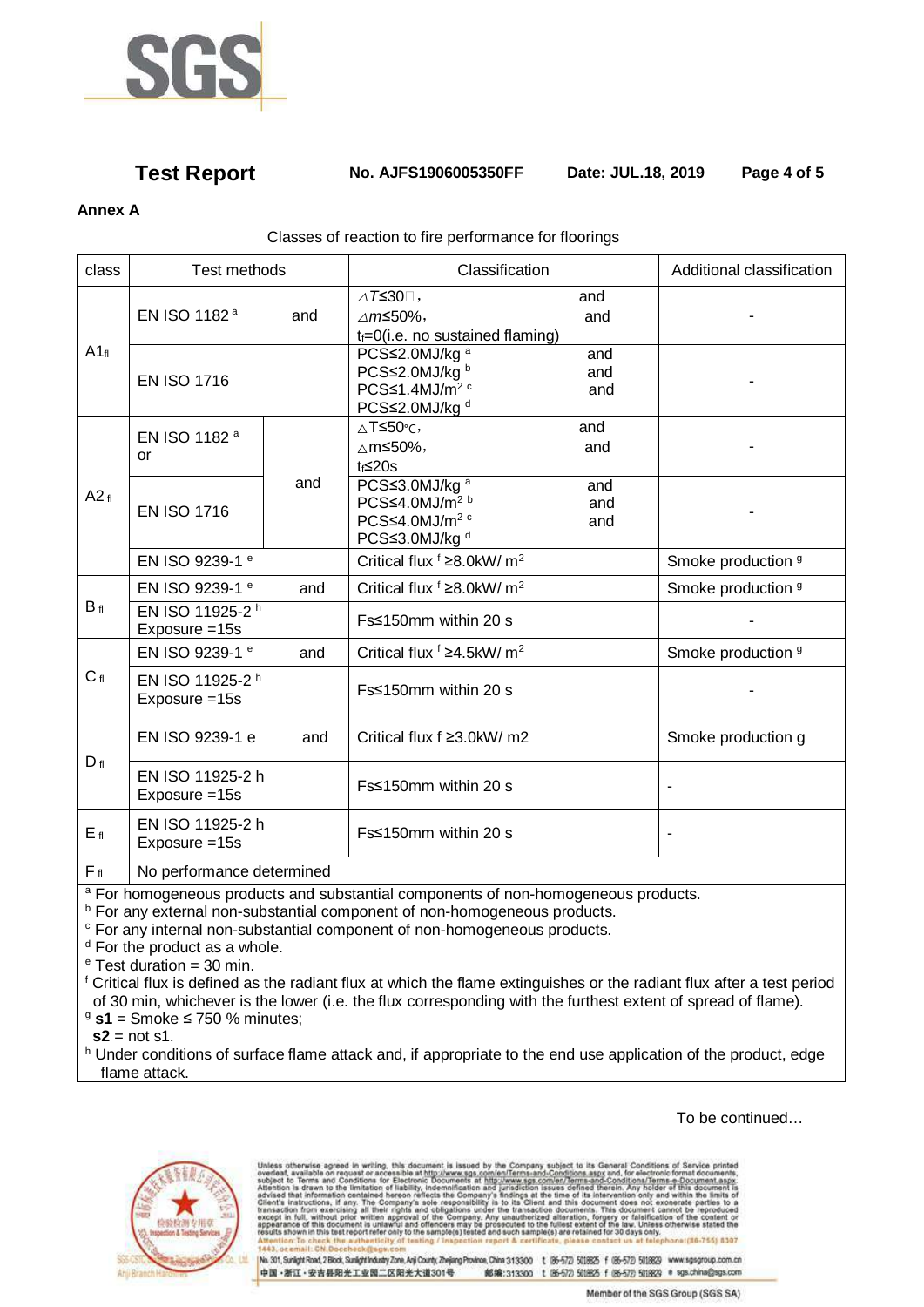

**Test Report No. AJFS1906005350FF Date: JUL.18, 2019 Page 5 of 5**

**Photo Appendix:** 



SGS authenticate the photo on original report only \*\*\*End of Report\*\*\*



Unless otherwise agreed in writing, this document is issued by the Company subject to its General Conditions of Service printed<br>overled in Terms and Conditions agreed as the company subject to its General Conditions and t **UNE YERLATOY** 

[No. 301, Sunlight Road, 2 Blook, Sunlight Industry Zone, Anji County, Zhejiang Province, China 313300 t (86-572) 5018625 f (86-572) 5018629 www.sgsgroup.com.cn 邮编:313300 t (86-572 5018625 f (86-572 5018629 e sgs.china@sgs.com 中国·浙江·安吉县阳光工业园二区阳光大道301号

Member of the SGS Group (SGS SA)